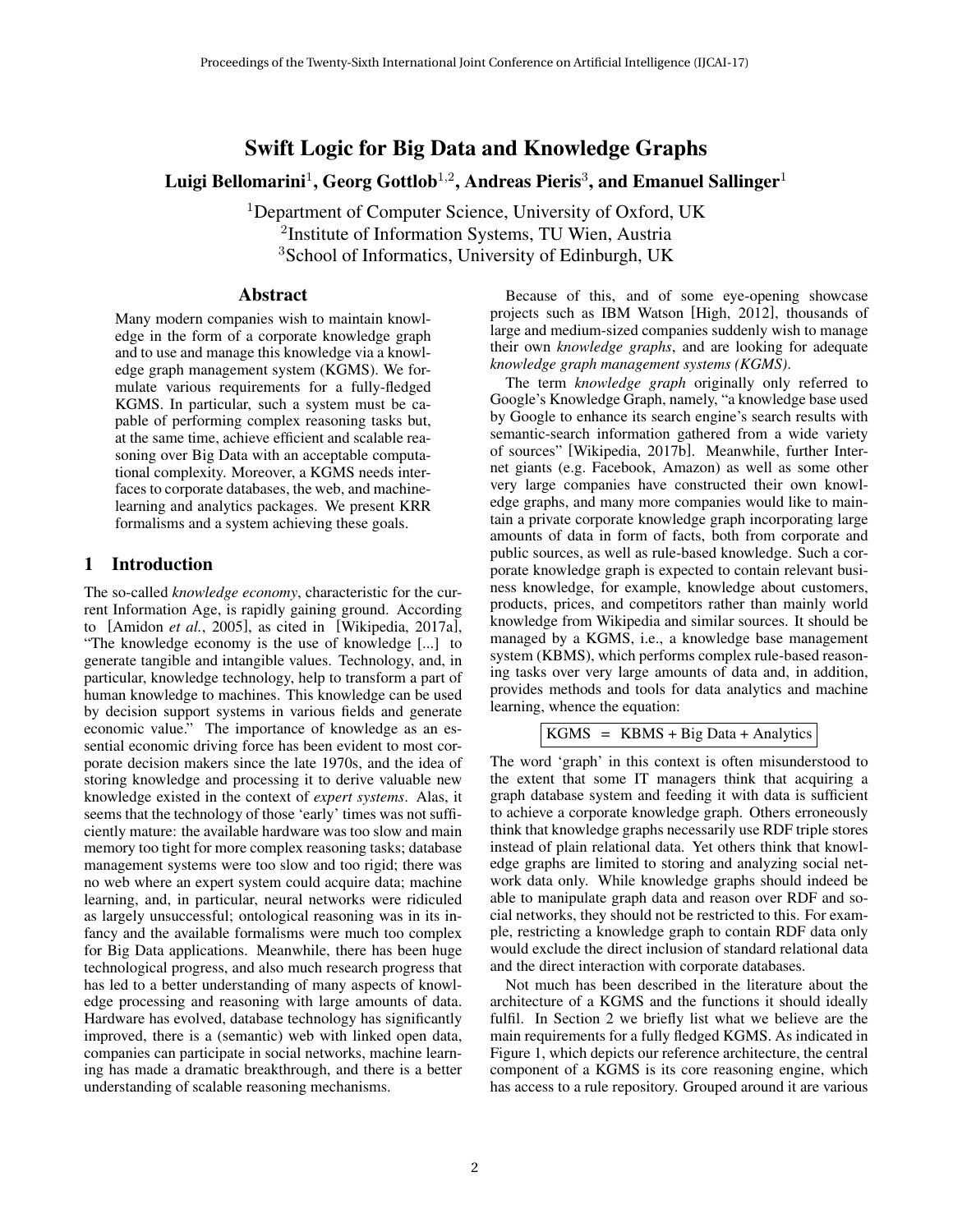modules that provide relevant data access and analytics functionalities (see Section 2 for details). We expect a KGMS to fulfil many of these functions.

The reasoning core of a KGMS needs to provide a language for knowledge representation and reasoning (KRR). The data format for factual data should, as said, match the standard relational formalism so as to smoothly integrate corporate databases and data warehouses, and at the same time be suited for RDF and graph data. The rule language and reasoning mechanism should achieve a careful balance between expressive power and complexity. In Section 3 we present VADALOG, a Datalog-based language that matches this requirement. VADALOG belongs to the Datalog  $\pm$  family of languages that extend Datalog by existential quantifiers in rule heads, as well as by other features, and restricts at the same time its syntax so as to achieve decidability and data tractability; see, e.g., [Calì *et al.*, 2013; Calì *et al.*, 2012a; Calì *et al.*, 2010; Calì *et al.*, 2012b]. The logical core of the VADALOG language corresponds to *Warded Datalog*<sup>±</sup> [Arenas *et al.*, 2014; Gottlob and Pieris, 2015], which captures plain Datalog as well as SPARQL queries under the entailment regime for OWL 2 QL [Glimm *et al.*, 2013], and is able to perform ontological reasoning tasks. Reasoning with the logical core of VADALOG is computationally efficient.

After discussing the logical core of VADALOG and its beneficial properties in Section 3.1, we describe in Section 3.2 several features that have been added to it for achieving more powerful reasoning and data manipulation capabilities. To give just one example here, the language is augmented by monotonic aggregations [Shkapsky *et al.*, 2015], which permits the use of aggregation (via summation, product, max, min, count) even in the presence of recursion. This enables us to swiftly solve problems such as the *company control* problem (studied e.g. in [Ceri *et al.*, 2012]) as explained in the following example, which will serve as a running example.

Example 1.1 (Running Example) *Assume the ownership relationship among a large number of companies is stored via facts (i.e., tuples of a database relation) of the form*  $\text{Own}(comp_1, comp_2, w)$  *meaning that company comp<sub>1</sub> directly owns a fraction* w *of company comp<sub>2</sub>*, *with*  $0 \le w \le 1$ *. A company* x *controls a company* y *if* x *directly owns more than half of the shares of* y *or if* x *controls a set* S *of companies that jointly own more than half of* y*. Computing a predicate*  $Control(x, y)$  *expressing that company* x *controls company* y*, is then achieved in* VADALOG *by two rules:*

$$
\begin{aligned}\n\text{Own}(x, y, w), w > 0.5 \rightarrow \text{Control}(x, y) \\
\text{Control}(x, y), \text{Own}(y, z, w), \\
v = \text{msum}(w, \langle y \rangle), v > 0.5 \rightarrow \text{Control}(x, z).\n\end{aligned}
$$

*Here, for fixed x, the aggregate construct* msum $(w, \langle y \rangle)$ *forms the sum over all values* w *such that for some company*  $y$ , Control $(x, y)$  *is true, and*  $\text{Own}(y, z, w)$  *holds, i.e., company* y *directly owns fraction* w *of company* z*.*

In Section 4 we introduce the VADALOG KGMS, which builds on the VADALOG language and combines it with existing and novel techniques from database and AI practice such as stream query processing, dynamic in-memory indexing and



Figure 1: KGMS Reference Architecture.

aggressive recursion control. The VADALOG system is Oxford's contribution to the VADA (*Value Added Data Systems*) research project [VADA, 2016; Furche *et al.*, 2016; Konstantinou *et al.*, 2017], which is a joint effort of the universities of Edinburgh, Manchester, and Oxford. An outlook on future research and developments is given in Section 5.

## 2 Desiderata for a KGMS

We proceed to briefly summarize what we think are the most important desiderata for a fully-fledged KGMS. We will list these requirements according to three categories, keeping in mind, however, that these categories are interrelated.

## 2.1 Language and System for Reasoning

There should be a logical formalism for expressing facts and rules, and a reasoning engine that uses this language, which should provide the following features.

*Simple and Modular Syntax*: It should be easy to add and delete facts and to add new rules. As in logic programming, facts should conceptually coincide with database tuples.

*High Expressive Power*: Datalog [Ceri *et al.*, 2012; Huang *et al.*, 2011] is a good yardstick for the expressive power of rule languages. Over ordered structures (which we may assume here), Datalog with very mild negation captures PTIME; see, e.g., [Dantsin *et al.*, 2001]. A rule language should thus ideally be at least as expressive as plain recursive Datalog, possibly with mild negation.

*Numeric Computation and Aggregations*: The basic logical formalism and inference engine should be enriched by features for dealing with numeric values, including appropriate aggregate functions.

*Probabilistic Reasoning*: The language should be suited for incorporating appropriate methods of probabilistic reasoning, and the system should propagate probabilities or certainty values along the reasoning process, that is, compute probabilities or certainty values for derived facts, and make adjustments wherever necessary. Probabilistic models may range from simple triangular norm operators (T-norm – cf [Hájek, 1998]) over probabilistic database models [Suciu *et al.*, 2011] to Markov logic networks [Richardson and Domingos, 2006].

*Ontological Reasoning*: Ontological reasoning and query answering should be provided. We have two yardsticks here.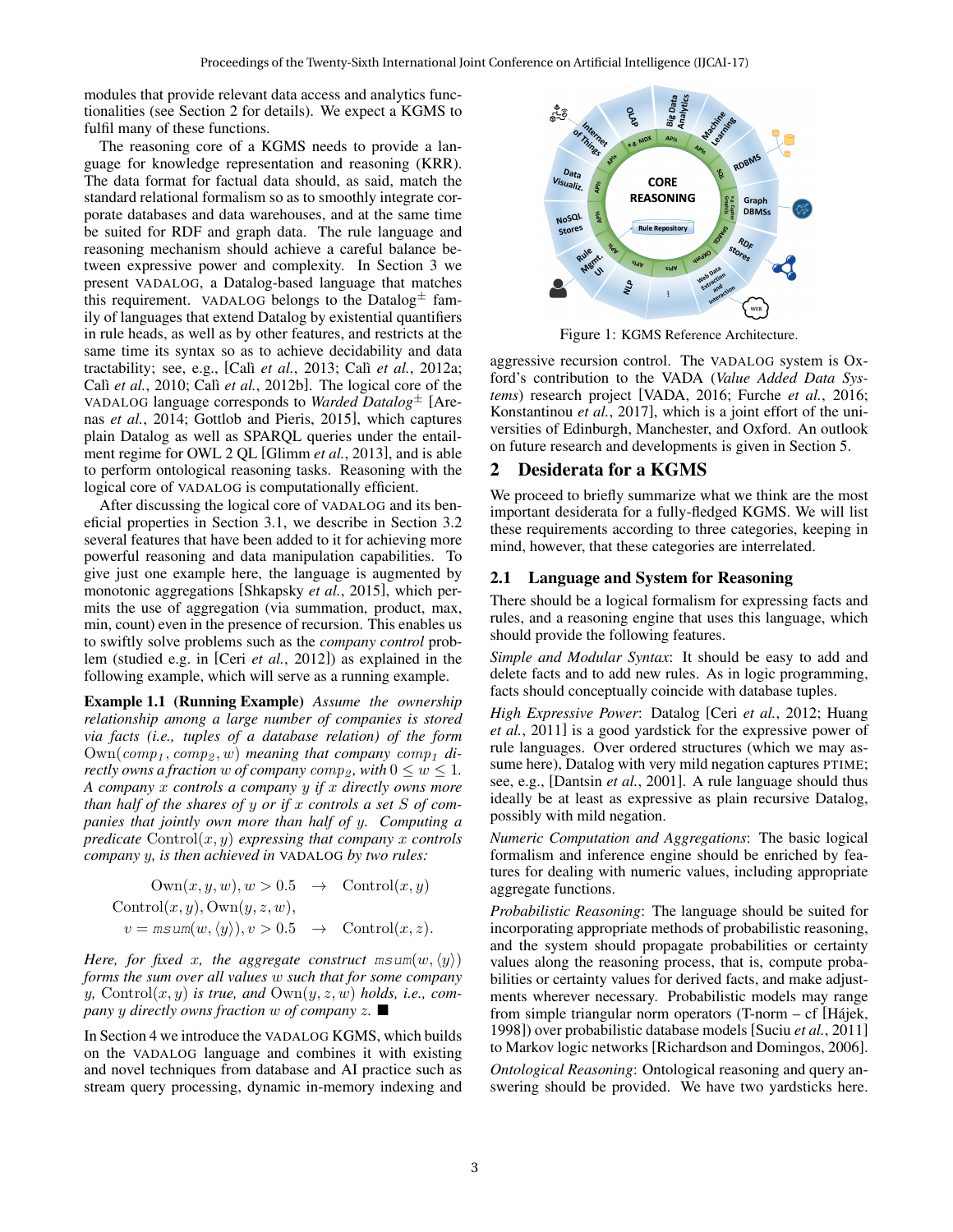First, ontological reasoning to the extent of tractable description logics such as  $DL\text{-}Life_R$  should be possible. Recall that  $DL\text{-}Life<sub>R</sub>$  forms the logical underpinning of the OWL 2 QL profile of the Web Ontology Language as standardized by the W3C. Second, it should be expressive enough to cover all SPARQL queries over RDF datasets under the entailment regime for OWL 2 QL [Glimm *et al.*, 2013].

*Low Complexity*: Reasoning should be tractable in data complexity (i.e. when the rules are assumed to be fixed and the fact base is considered the input). Whenever possible, the system should recognize and take profit of rule sets that can be processed within low space complexity classes such as NLOGSPACE (e.g. for SPAROL) or even  $AC<sub>0</sub>$  (e.g. for traditional conjunctive database queries).

*Rule Repository, Rule Management, and Ontology Editor*: A library for storing recurring rules and definitions should be provided, as well as a user interface for rule management in the spirit of the ontology editor protégé [Noy *et al.*, 2001].

*Dynamic Orchestration*: For larger applications, there must be a master module to allow the orchestration of complex data flows. For simple systems, the process must be easily specifiable. For complex systems, the process must be dynamically controllable through intelligent reasoning techniques or external control facilities and tools (e.g. BPM).

# 2.2 Accessing and Handling Big Data

*Big Data Access*: The system must be able to provide efficient access to Big Data sources and systems and fast reasoning algorithms over Big Data. In particular, the possibility of out-of-memory reasoning must be given in case the relevant data does not fit into main memory. Integration of Big Data processing techniques should be possible where the volume of data makes it necessary (see e.g. [Shkapsky *et al.*, 2016]).

*Database and Data Warehouse Access*: Seamless access to relational, graph databases, data warehouses, RDF stores, and major NoSQL stores should be granted. Data in such repositories should be directly usable as factual data for reasoning.

*Ontology-based Data Access (OBDA)*: OBDA [Calvanese *et al.*, 2011] allows a system to compile a query that has been formulated on top of an ontology into one directly on the database. OBDA should be possible whenever appropriate.

*Multi-Query Support*: Where possible and appropriate, partial results from repeated (sub-)queries should be evaluated once [Roy *et al.*, 2000] and optimized in this regard.

*Data Cleaning, Exchange and Integration*: Integrating, exchanging and cleaning data should be supported both directly (through an appropriate KRR formalism that is made available through various applications in the knowledge repository), and by allowing integration of third-party software.

*Web Data Extraction, Interaction, and IoT*: A KGMS should be able to interact with the web by (i) extracting relevant web data (e.g. prices advertised by competitors) and integrating these data into the local fact base, and (ii) exchanging data with web forms and servers that are available through a web interface. One way to achieve this will be discussed in Section 3.2. Similar methods can be used for interacting with the IoT through appropriate network accessible APIs.

# 2.3 Embedding Procedural and Third-Party Code

*Procedural Code*: The system should have encapsulation methods for embedding procedural code (proprietary and third party) written in a variety of programming languages and offer a logical interface to it.

*Third-Party Packages for Machine Learning, Text Mining, NLP, Data Analytics, and Data Visualization*: The system should be equipped with direct access to powerful existing software packages for machine learning, text mining, data analytics, and data visualization. Given that excellent thirdparty software for these purposes exists, we believe that a KGMS should be able to use a multitude of such packages via appropriate logical interfaces.

# 3 The VADALOG Language

As said before, VADALOG is a KR language that achieves a careful balance between expressive power and complexity, and it can be used as the reasoning core of a KGMS. In Section 3.1 we discuss the logical core of VADALOG and some interesting fragments of it, while in Section 3.2 we discuss how this language can be extended with additional features that are much needed in real-world applications.

# 3.1 Core Language

The logical core of VADALOG is a member of the Datalog $\pm$ family of knowledge representation languages, which we call Warded Datalog<sup> $\pm$ </sup>. The main goal of Datalog $\pm$  languages is to extend the well-known language Datalog with useful modeling features such as existential quantifiers in rule heads (the  $'+'$  in the symbol  $'+'$ ), and at the same time restrict the rule syntax in such a way that the decidability and data tractability of reasoning is guaranteed (the '-' in the symbol ' $\pm$ ').

The core of Datalog $\pm$  languages consists of rules known as *existential rules* or *tuple-generating dependencies*, which essentially generalize Datalog rules with existential quantifiers in rule heads; henceforth, we adopt the term existential rule. An example of such an existential rule is

$$
Person(x) \rightarrow \exists y \text{HasFather}(x, y), Person(y)
$$

which encodes that every person has a father who is also a person. In general, an existential rule is a first-order sentence

$$
\forall \bar{x} \forall \bar{y} (\varphi(\bar{x}, \bar{y}) \rightarrow \exists \bar{z} \psi(\bar{x}, \bar{z}))
$$

where  $\varphi$  (the *body*) and  $\psi$  (the *head*) are conjunctions of atoms with constants and variables.

The semantics of a set of existential rules  $\Sigma$  over a database D, denoted  $\Sigma(D)$ , is defined via the well-known chase procedure. Roughly, the chase adds new atoms to  $D$  (possibly involving null values used for satisfying the existentially quantified variables) until the final result  $\Sigma(D)$  satisfies all the existential rules of  $\Sigma$ . Notice that, in general,  $\Sigma(D)$  is infinite. Here is a simple example of the chase procedure.

**Example 3.1** *Consider the database*  $D = {Person(Bob)}$ , *and the existential rule*

$$
Person(x) \rightarrow \exists y \text{HasFather}(x, y), Person(y).
$$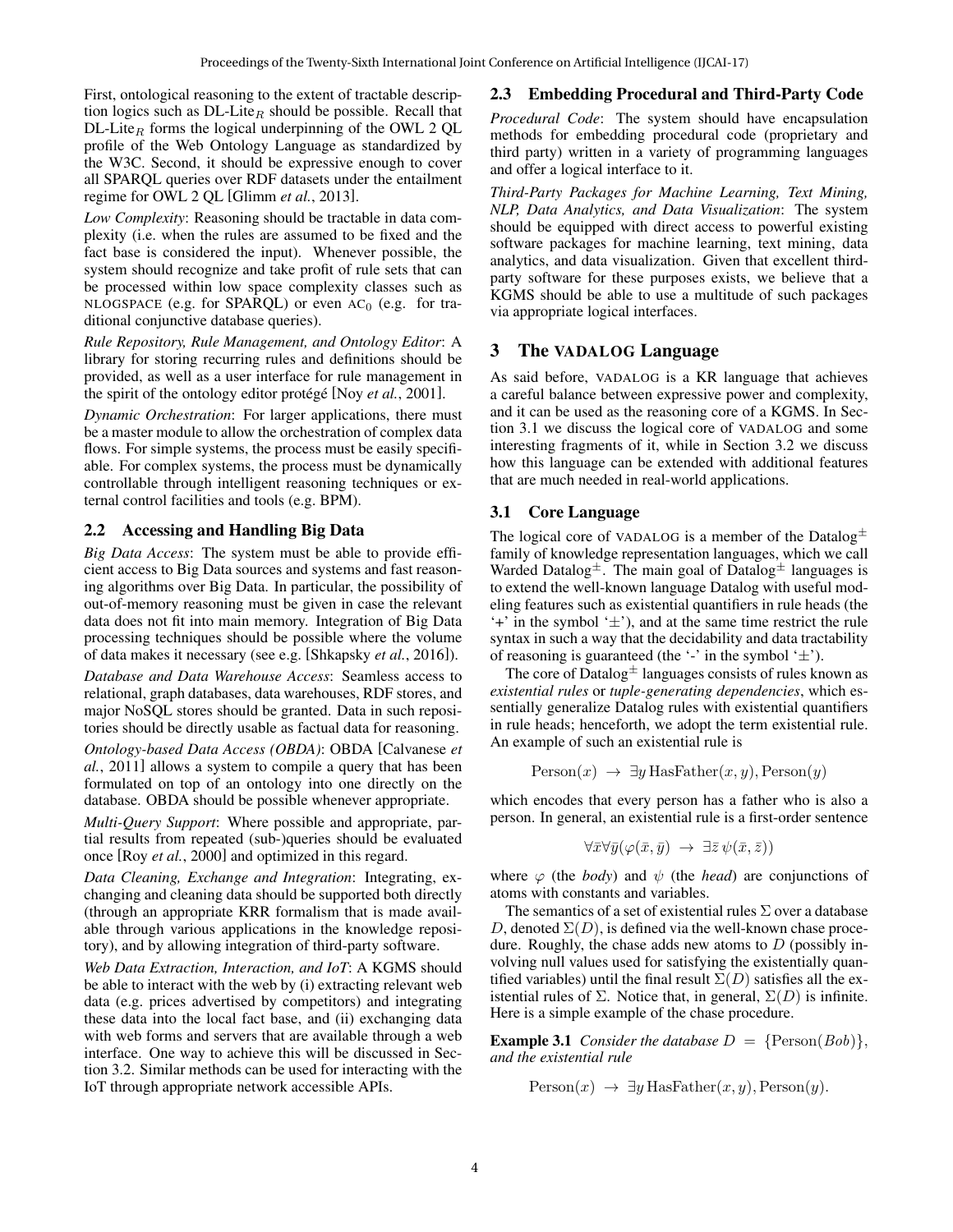*The database atom triggers the above existential rule, and the chase adds in* D *the atoms*

$$
HasFather(Bob, \nu_1) \quad and \quad Person(\nu_1)
$$

*in order to satisfy it, where*  $\nu_1$  *is a (labeled) null representing some unknown value. The new atom*  $Person(\nu_1)$  *triggers again the existential rule, and the chase adds the atoms*

$$
HasFather(\nu_1, \nu_2) \quad and \quad Person(\nu_2),
$$

*where*  $\nu_2$  *is a new null. The result of the chase is the instance* 

$$
\{\text{Person}(Bob), \text{HasFather}(Bob, \nu_1)\} \cup \bigcup_{i>0} \{\text{Person}(\nu_i), \text{HasFather}(\nu_i, \nu_{i+1})\},\
$$

*where*  $\nu_1, \nu_2, \ldots$  *are (labeled) nulls.* 

Given a pair  $Q = (\Sigma, \text{Ans})$ , where  $\Sigma$  is a set of existential rules and Ans an n-ary predicate, the evaluation of Q over a database  $D$ , denoted  $Q(D)$ , is defined as the set of tuples over the set  $C_D$  of constant values occurring in the database D that are entailed by D and  $\Sigma$ , i.e., the set

$$
\{\langle t_1,\ldots,t_n\rangle \mid \text{Ans}(t_1,\ldots,t_n)\in \Sigma(D) \text{ and each } t_i\in C_D\}.
$$

The main reasoning task that we are interested in is *tuple inference*: given a database D, a pair  $Q = (\Sigma, \text{Ans})$ , and a tuple of constants  $\bar{t}$ , decide whether  $\bar{t} \in Q(D)$ . This problem is very hard; in fact, it is undecidable, even when  $Q$  is fixed and only D is given as input [Calì *et al.*, 2013]. This has led to a flurry of activity for identifying restrictions on existential rules that make the above problem decidable. Each such restriction gives rise to a new Datalog $\pm$  language.

Warded Datalog $\pm$ : The Logical Core of VADALOG. The logical core of VADALOG relies on the notion of wardedness, which gives rise to Warded Datalog<sup>±</sup> [Gottlob and Pieris, 2015]. In other words, VADALOG is obtained by extending Warded Datalog $\pm$  with additional features of practical utilitythat are discussed in the next section.

Wardedness applies a restriction on how the "dangerous" variables of a set of existential rules are used. Intuitively, a "dangerous" variable is a body-variable that can be unified with a labeled null value when the chase algorithm is applied, and it is also propagated to the head of the rule. For example, given the set  $\Sigma$  consisting of the existential rules

$$
P(x) \to \exists z R(x, z)
$$
 and  $R(x, y) \to P(y)$ ,

the variable  $y$  in the body of the second rule is "dangerous" (w.r.t.  $\Sigma$ ) since starting, e.g., from the database  $D = \{P(a)\}\,$ , the chase will apply the first rule and generate  $R(a, \nu)$ , where  $\nu$  is a null that acts as a witness for the existentially quantified variable  $z$ , and then the second rule will be applied with the variable y being unified with  $\nu$  that is propagated to the obtained atom  $P(\nu)$ . The goal of wardedness is to tame the way null values are propagated during the construction of the chase instance by posing the following conditions:

1. all the "dangerous" variables should coexist in a single body-atom  $\alpha$ , called the ward, and

2. the ward can share only "harmless" variables with the rest of the body, i.e., variables that are unified only with database constants during the construction of the chase.

*Warded Datalog*<sup> $\pm$ </sup> consists of all the (finite) sets of warded existential rules. The rule in Example 3.1 is clearly warded. Another example of a warded set of existential rules follows:

Example 3.2 *Consider the following rules encoding part of the OWL 2 direct semantics entailment regime for OWL 2 QL (see [Arenas* et al.*, 2014; Gottlob and Pieris, 2015]):*

$$
\frac{\text{Type}(x, y), \text{Restriction}(y, z) \rightarrow \exists w \text{Triple}(x, z, w)}{\text{Type}(x, y), \text{SubClass}(y, z) \rightarrow \text{Type}(x, z)}\n\frac{\text{Triple}(x, y, z)}{\text{Triple}(x, y, z), \text{Inverse}(y, w)} \rightarrow \text{Triple}(z, w, x)}\n\text{Triple}(x, y, z), \text{Restriction}(w, y) \rightarrow \text{Type}(x, w).
$$

*It is easy to verify that the above set is warded, where the underlined atoms are the wards. Indeed, a variable that occurs in an atom of the form* Restriction $(·, ·)$ *, or* SubClass $(·, ·)$ *, or* Inverse $(·, ·)$ *, is trivially harmless. However, variables that appear in the first position of* Type*, or in the first/third position of* Triple *can be dangerous. Thus, the underlined atoms are indeed acting as the wards.*

*Let us now intuitively explain the meaning of the above set of existential rules: The first rule states that if* a *is of type* b*, encoded via the atom* Type(a, b)*, while* b *represents the class that corresponds to the first attribute of some binary relation* c*, encoded via the atom* Restriction(b, c)*, then there exists some value* d *such that the tuple* (a, d) *occurs in the binary relation* c*, encoded as the atom* Triple(a, c, d)*. Analogously, the other rules encode the usual meaning of subclasses, inverses and the effect of restrictions on types.*

Let us clarify that Warded Datalog<sup> $\pm$ </sup> is a refinement of *Weakly-Frontier-Guarded Datalog*<sup>±</sup>, which is defined in the same way but without the condition (2) given above [Baget *et al.*, 2011]. Weakly-Frontier-Guarded Datalog<sup> $\pm$ </sup> is highly intractable in data complexity; in fact, it is EXPTIME-complete. This justifies Warded Datalog $\pm$ , which is a (nearly) maximal tractable fragment of Weakly-Frontier-Guarded Datalog $\pm$ .

Warded Datalog $\pm$  enjoys several favourable properties that make it a robust core towards more practical languages:

- Tuple inference under Warded Datalog $\pm$  is data tractable; in fact, it is PTIME-complete when the set of rules is fixed.
- Warded Datalog $\pm$  captures Datalog without increasing the complexity. Indeed, a set  $\Sigma$  of Datalog rules is trivially warded since there are no dangerous variables (w.r.t.  $\Sigma$ ).
- Warded Datalog $\pm$  generalizes central ontology languages such as the OWL 2 QL profile of OWL, which in turn relies on the prominent description logic  $DL\text{-}Like<sub>R</sub>$ .
- Warded Datalog $\pm$  is suitable for querying RDF graphs. Actually, by adding stratified and grounded negation to Warded Datalog<sup> $\pm$ </sup>, we obtain a language, called TriQ-Lite 1.0 [Gottlob and Pieris, 2015], that can express every SPARQL query under the entailment regime for OWL 2 QL.

Other Swift Logics. Although polynomial time data complexity is desirable for conventional applications, it can be prohibitive for "Big Data" applications; in fact, this is true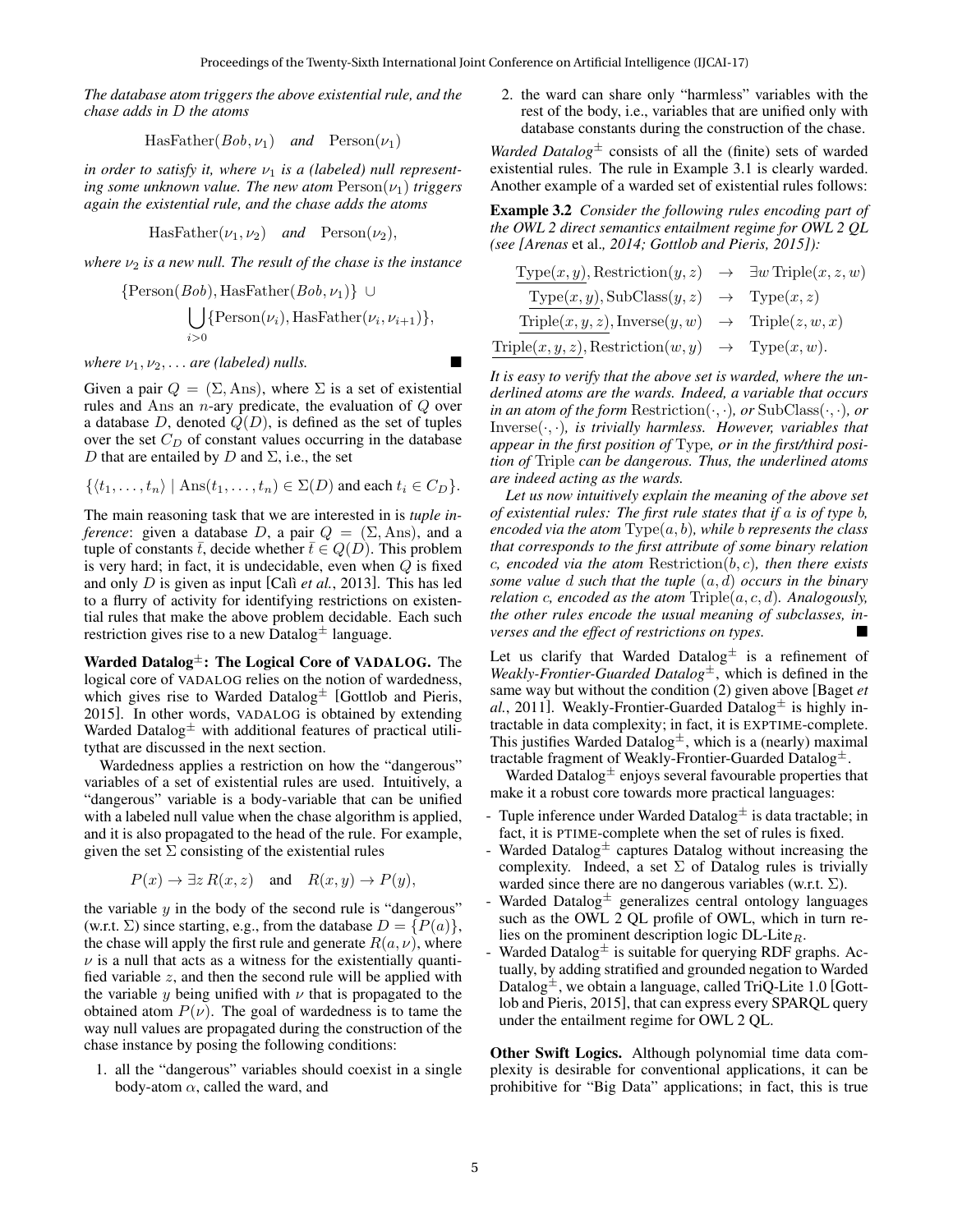even for linear time data complexity. This raises the question whether there are fragments of Warded Datalog $\pm$  that guarantee lower data complexity, but at the same time maintain the favourable properties discussed above. Of course, such a fragment should be weaker than full Datalog since Datalog itself is already PTIME-complete in data complexity. On the other hand, such a fragment should be powerful enough to compute the transitive closure of a binary relation, which is a crucial feature for reasoning over graphs, and, in particular, for capturing SPARQL queries under the entailment regime for OWL 2 QL. Therefore, the complexity of such a refined fragment is expected to be NLOGSPACE-complete.

Such a fragment of Warded Datalog<sup>±</sup>, dubbed *Strongly-Warded*, can be defined by carefully restricting the way recursion is employed. Before giving the definition, let us recall the standard notion of the predicate graph of a set  $\Sigma$  of existential rules, which essentially encodes how the predicates in Σ interact. The *predicate graph* of Σ, denoted PG(Σ), is a directed graph  $(V, E)$ , where the node set V consists of all the predicates occurring in  $\Sigma$ , and we have an edge from a predicate P to a predicate R iff there exists  $\sigma \in \Sigma$  such that P occurs in the body of  $\sigma$  and R occurs in the head of  $\sigma$ . Consider a set of nodes  $S \subseteq V$  and a node  $R \in V$ . We say that  $R$  is  $\Sigma$ -reachable from  $S$  if there exists at least one node  $P \in S$  that can reach R via a path in  $PG(\Sigma)$ . We are now ready to introduce strong-wardedness.

A set of existential rules Σ is called *strongly-warded* if Σ is warded, and, for each  $\sigma \in \Sigma$  of the form

 $\varphi(\bar{x}, \bar{y}) \rightarrow \exists \bar{z} P_1(\bar{x}, \bar{z}), \ldots, P_n(\bar{x}, \bar{z}),$ 

there exists at most one atom in  $\varphi(\bar{x}, \bar{y})$  whose predicate is  $\Sigma$ -reachable from  $\{P_1, \ldots, P_n\}$ . *Strongly-Warded Datalog*<sup> $\pm$ </sup> consists of all the (finite) sets of existential rules that are strongly-warded. Intuitively, in a strongly-warded set of existential rules, each rule  $\sigma$  is either non-recursive, or it employs a mild form of recursion in the sense that an atom generated by  $\sigma$  during the construction of the chase instance can affect exactly one body-atom of  $\sigma$ . Let us clarify that the additional syntactic condition posed on warded existential rules in order to obtain strongly-warded existential rules, is the same as the condition underlying *Piecewise Linear Datalog*; see, e.g., [Afrati *et al.*, 2003].

It can be shown that our main reasoning task of tuple inference under Strongly-Warded Datalog $\pm$  is NLOGSPACEcomplete in the data complexity.<sup>1</sup> Moreover, this refined language remains powerful enough for capturing OWL 2 QL, and, extended by a mild form of negation, can express every SPARQL query under the entailment regime for OWL 2 QL. As already explained above, the NLOGSPACE data complexity immediately excludes full Datalog. However, Strongly-Warded Datalog $\pm$  includes some important and well-studied fragments of Datalog: (i) *Non-Recursive Datalog*, where the underlying predicate graph is acyclic, and (ii) *IDB-Linear Datalog*, where each rule can have at most one intensional predicate (i.e., it appears in the head of at least one rule) in its body, while all the other predicates are extensional.

A lightweight fragment of Strongly-Warded Datalog  $\pm$  that is *FO-Rewritable* is *Linear Datalog*<sup> $\pm$ </sup>, where each existential rule can have exactly one body-atom [Calì *et al.*, 2012a]. FO-Rewritability means that, given a pair  $Q = (\Sigma, \text{Ans})$ , we can construct a (finite) first-order query  $Q_{FO}$  such that, for *every* database  $D$ ,  $Q(D)$  coincides with the evaluation of  $Q_{FO}$ over D. This immediately implies that tuple inference under Linear Datalog<sup> $\pm$ </sup> is in AC<sub>0</sub> in data complexity. Despite its simplicity, Linear Datalog $\pm$  is expressive enough for expressing every OWL 2 QL axiom. However, it cannot compute the transitive closure of a binary relation, which is unavoidable to ensure FO-Rewritability. This makes it unsuitable for querying RDF graphs under the entailment regime for OWL 2 QL.

Additional Modeling Features. To obtain the logical core of VADALOG, the languages discussed above, namely Warded, Strongly-Warded and Linear Datalog $\pm$ , are enriched with useful modeling features without paying a price in complexity. In fact, we consider *negative constraints* of the form  $\forall \bar{x}(\varphi(\bar{x}) \to \bot)$ , where  $\varphi$  is a conjunction of atoms, and  $\bot$  denotes the truth constant false. We also consider *equality constraints* (i.e., *equality-generating dependencies*) of the form  $\forall \bar{x}(\varphi(\bar{x}) \rightarrow x_i = x_j)$ , where  $\varphi$  is a conjunction of atoms, and  $x_i, x_j$  are variable of  $\bar{x}$ , providing that they do not interact with the existential rules. This class of equality constraints is known as *non-conflicting*; see, e.g., [Calì *et al.*, 2012b]. Notice that if we consider arbitrary equality constraints, without any restrictions, then our main reasoning task becomes very quickly undecidable [Chandra and Vardi, 1985].

#### 3.2 Extensions

In order to be effective for real-world applications, we extend the logical core of VADALOG described above with a set of additional features of practical utility. Although the theoretical properties of the language are no longer guaranteed, our preliminary evaluation has shown that the practical overhead for many of these features remains reasonable in our streaming implementation. In the future, we plan to perform a more thorough complexity analysis and isolate sets of features for which beneficial complexity upper bounds are met and runtime guarantees are given.

*Data Types*: Variables and constants are typed. The language supports the most common simple data types: integer, float, string, Boolean, date. There is also support for composite data types, such as sets.

*Expressions*: Variables and constants can be combined into expressions, which are recursively defined as variables, constants or combinations thereof, for which we support many different operations for the various data types: algebraic sum, multiplication, division for integers and floats; containment, addition, deletion of set elements; string operations (contains, starts-with, ends-with, index-of, substring, etc.); Boolean operations (and, or, not, etc.). Expressions can be used in rule bodies (1) as the left-hand side (LHS) of a *condition*, i.e., the comparison  $(\geq, \leq, \geq, \leq, \leq)$  of a body variable with the expression itself; (2) as the LHS of an *assignment*, i.e., the definition of a specifically calculated value, potentially used as an existentially quantified head variable. In our run-

 $1$ More details about the NLOGSPACE upper bound, as well as additional results on Strongly-Warded Datalog $\pm$ , which is still under investigation, will be announced soon in a forthcoming paper.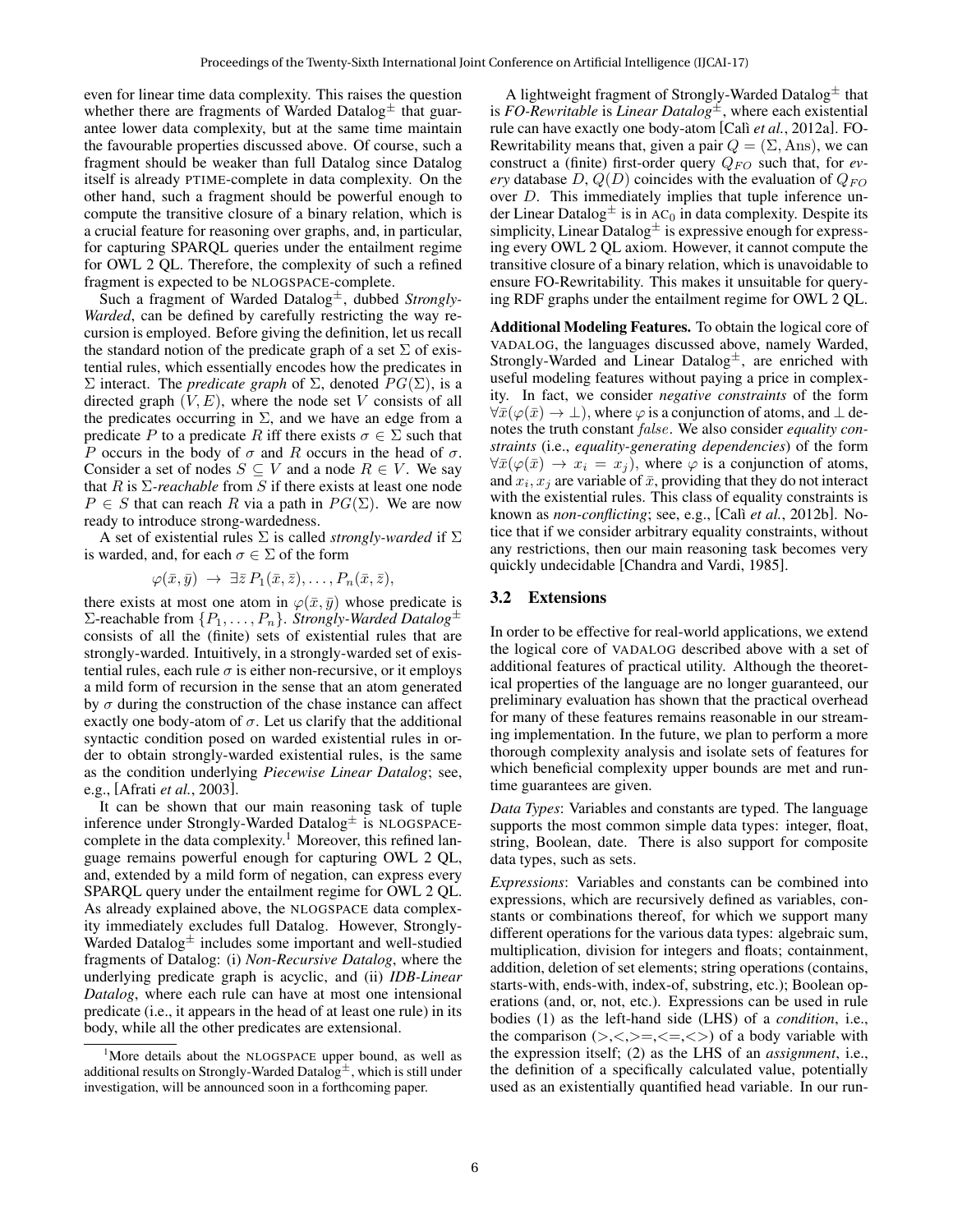ning example, variable  $v$  is calculated with the expression  $m\text{sum}(w, \langle y \rangle)$  and used in the condition  $v > 0.5$ .

*Skolem Functions*: Labeled null values can be suitably calculated with functions defined on-the-fly. They are assumed to be deterministic (returning unique labeled nulls for unique input bindings), and to have disjoint ranges.

*Monotonic Aggregations*: VADALOG supports aggregation (*min*, *max*, *sum*, *prod*, *count*), by means of an extension to the notion of monotonic aggregations [Shkapsky *et al.*, 2015], which allows adopting aggregation even in the presence of recursion while preserving monotonicity w.r.t. set containment. The company control example shows the use of msum, which calculates variable  $v$ , as the monotonically increasing sum of the quota w of company z owned by  $y$ , in turn controlled by x. The sum is accumulated so that above the threshold  $0.5$ , we have that  $x$  controls  $z$ . Recent applications of VADALOG in challenging industrial use cases showed that such aggregations are very efficient in many real-world Big Data settings.

*Data Binding Primitives*: Data sources and targets can be declared by adopting *input/output annotations*, a.k.a. *binding patterns*. Annotations are special facts augmenting sets of existential rules with specific behaviours. The unnamed perspective used in VADALOG can be harmonized with the named perspective of many external systems by means of *bind* and *mapping* annotations, which also support *projection*. A special *query bind* annotation also supports binding predicates to queries against inputs/outputs (in the external language, e.g., SQL-queries for a data source or target that supports SQL). In our example, the extension of the Own predicate is our input, which we denote with an  $@input("Own")$ annotation. The actual facts then may be derived, e.g., from a relational or graph database, which we would respectively access with the two following annotations (the latter one using neo4j's cypher graph query language):

```
@bind("Own", "rdbms", "companies.ownerships").
  @qbind("Own", "graphDB",
    "MATCH (a) - [o:Owns] \rightarrow (b)RETURN a,b,o.weight").
```
A similar approach is also used for bridging external machine learning and data extraction platforms into the system. This uses binding patterns as a form of *behaviour injection*: the atoms in rules are decorated with binding annotations, so that a step in the reasoning process triggers the external component. We give a simple example using the OXPath [Furche *et al.*, 2013] large-scale web data extraction framework (developed as part of the DIADEM project [Furche *et al.*, 2014]) – an extension of XPath that interacts with web applications to extract information obtained during web navigation. In our running example, assume that our local company ownership information is only partial, while more complete information can be retrieved from the web. In particular, assume that a company register acts as a web search engine, taking as input a company name and returning, as separate pages, the owned companies. This information can be obtained as follows:<sup>2</sup>

@qbind("Own", "oxpath",

```
"doc(http://company_register.com/ownerships')
/descendant::field()[1]/{\$1\}/following::a[.#='Search']/{click/}
 /(//a[.#='Next']/ {click/})∗
    //div[@class='c']:<comp>
    [./span[1]:<name=string(.)>]
    [./span[3]:<percent=string(.)>]").
```
The above examples show a basic bridging between the technologies. Interesting interactions can be seen in more sophisticated scenarios, where the reasoning process and external component processing is more heavily interleaved.

*Probabilistic Reasoning*: VADALOG offers support for the basic cases in which scalable computation can be guaranteed. Facts are assumed to be probabilistically independent and a minimalistic form of probabilistic inference is offered as a side product of query answering. Facts can be adorned with probability measures according to the well-known possible world semantics [Suciu *et al.*, 2011]. Then, if the set of existential rules respects specific syntactic properties that guarantee probabilistic tractability (namely, a generalization of the notion of *hierarchical queries* [Suciu *et al.*, 2011]), the facts resulting from query answering are enriched with their marginal probability, safely calculated in a scalable way. In the following extension to our running example, we use probabilistic reasoning to account for uncertain ownerships (e.g., due to unreliable sources), prefixing the facts with their likelihood, so as to derive non-trivial conclusions on company control relationships:

```
0.8::\mathrm{Own}("ACME", "COLIN", 0.7)0.3::\mathrm{Own}<sup>"</sup>\mathrm{coIN}", "SAVERS", 0.3)
0.4::\mathrm{Own}("ACME", "GYM", 0.55)0.6 :: Own("GYM", "SAVERS", 0.4).
```
In total, the language allows bridging logic-based reasoning and machine learning in three ways. First, the language supports scalable probabilistic inference in basic cases as seen above. Second, the extensions to the core language provide all the necessary features to abstract and embed advanced inference algorithms (e.g. belief propagation) so that they can be executed directly by the VADALOG system, and hence leverage its optimization strategies. Third, for the more sophisticated machine learning applications, data binding primitives allow a simple interaction with specialized libraries and systems as described before.

*Post-processing Annotations*: Since specific computations are often needed after the result has been produced, VADALOG supports many of them by means of annotations for the following features: *ordering* of the resulting values, as set semantics is assumed on the output, and yet a particular ordering of the facts may be desired by the consumer: for example, @orderby("Control", 1) sorts the obtained control facts by the controlling company; *deduplication*, in specific conditions (e.g. in presence of calculated values), the output may physically contain undesired duplicates; *non-monotonic aggregations* on the final result, without the limitations induced by recursion; and *certain answers*.

 $2^{\circ}$ Concretely, the first position of the Own predicate is bound to the \$1 placeholder in the OXPath expression.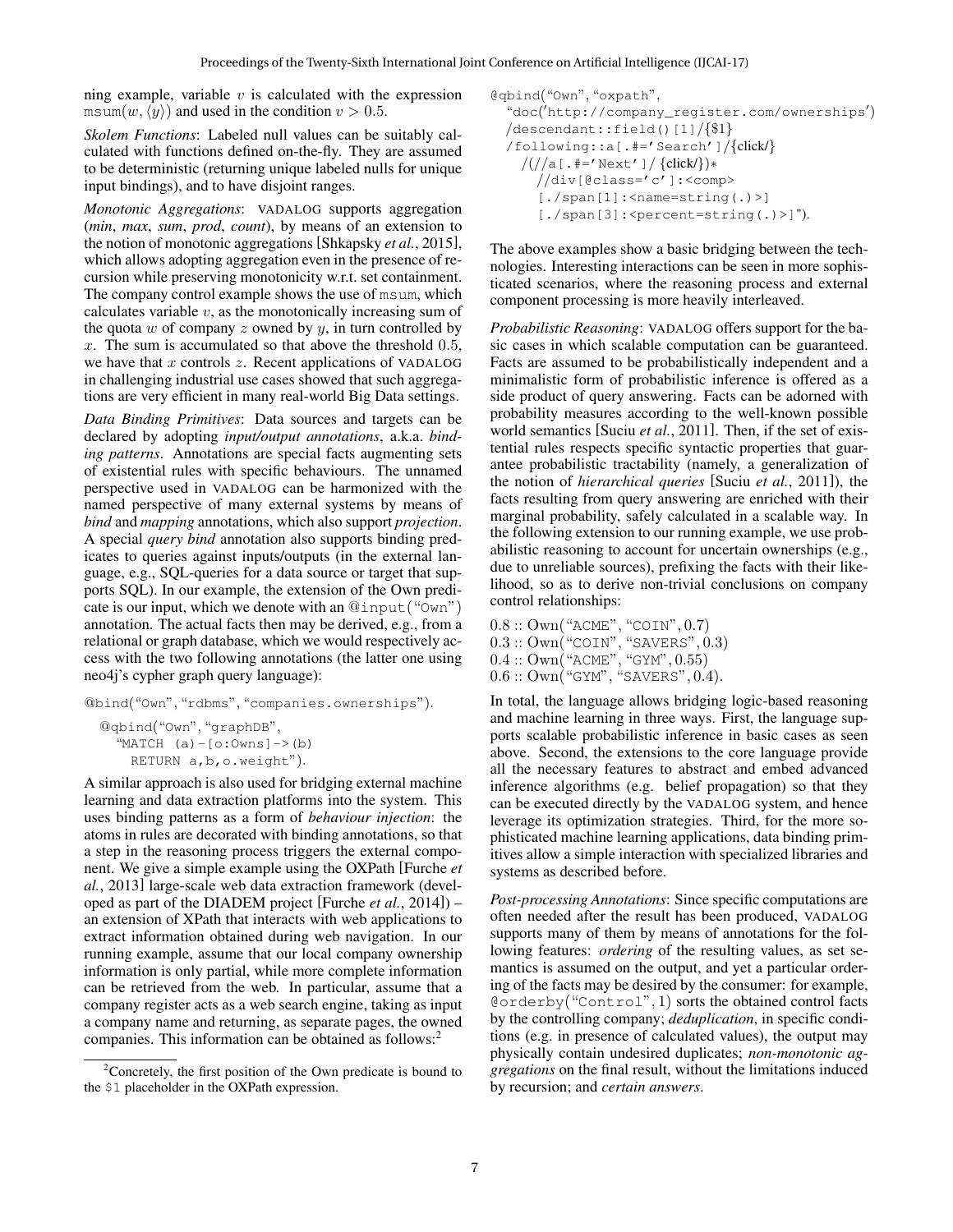### 4 The VADALOG System

The functional architecture of the VADALOG system, our KGMS, is depicted in Figure 1. The knowledge graph is organized as a repository, a collection of VADALOG rules, in turn packaged in *libraries*. Rules and libraries can be edited and administered through a dedicated management user interface. The external sources are supported by means of a collection of *transducers*, intelligent adapters that allow active interaction with the sources in the reasoning process.

The VADALOG system fulfils the requirements presented in Section 2. The Big Data characteristics of the sources and the complex functional requirements of reasoning are tackled by leveraging the underpinnings of the core language, which are turned into practical execution strategies. By combining these strategies with a highly engineered architecture, the VADALOG system achieves high performance and an efficient memory footprint.

#### 4.1 The Reasoning Process

In this section we give some indications about how our system exploits the key properties of Warded Datalog<sup> $\pm$ </sup>, explained in Section 3.1, in the reasoning process. We focus on the generic reasoning task of computing the certain answers to a conjunctive query (CQ) over a knowledge graph (i.e., a database and a set of existential rules). Note that for Warded Datalog<sup> $\pm$ </sup>, the problem of computing the certain answers can be reduced to the problem of tuple inference since CQs can be added to the set of rules while preserving wardedness.

A useful representation of the instance obtained by the chase is the so-called *chase graph* [Calì *et al.*, 2012a], a directed acyclic graph where facts are represented as nodes and the applied rules as edges. It is implicit in the reasoning algorithms devised for Warded Datalog  $\pm$  that after a certain number of chase steps (which, in general, depends on the input database), the chase graph exhibits specific periodicities and no new information, relevant to query answering, is generated. Notice, however, that this number of chase steps is a loose upper bound, while in practice, redundancies appear much earlier. The VADALOG system adopts an *aggressive recursion and termination control* strategy, which detects such redundancy as early as possible by combining compile-time and runtime techniques.

At compile time, thanks to wardedness, which limits the interaction between the labeled nulls, the engine rewrites the program in such a way that joins on specific values of labeled nulls will never occur (*harmful join elimination*).

At runtime, the system adopts an *eager optimal pruning* of redundant and potentially non-terminating chase branches, structured in two parts, *detection* and *pruning*. In detection, whenever a rule generates a fact that is isomorphic to a previously generated one, the sequence of applied rules, namely the *provenance*, is stored. In pruning, whenever a fact exhibits the same provenance as another one and they are isomorphic, the fact is not generated and the chase graph is cut off from that node on. Due to wardedness, the provenance information needed is bounded.

Moreover, our technique is somehow *lifted*, in the sense that it highly exploits the structural symmetries within the chase graph: for termination purposes, facts are considered equivalent if they have the same provenance and originate from isomorphic facts. This is a great advantage in terms of performance and memory footprint. In particular, many homomorphism checks are avoided.

#### 4.2 The Architecture

In order to have an efficient KGMS that is also effective and competitive in real-world applications, the VADALOG system adopts the described warded-enabled principles and techniques, which guarantee termination and contain redundancy. We adopt a specialized *in-memory* architecture that makes the most of the existing experience in DBMS development.

From a set of VADALOG rules (rewritten at compile time as explained), we generate a *query plan*, i.e., a graph having a node for each rule and an edge whenever the head of a rule appears in the body of another one. Some special nodes are marked as input or output, when corresponding to datasets in external systems or atoms of the reasoning task, respectively. The query plan is optimized with a range of variations on standard techniques, for example, pushing selections and projections as close as possible to the data sources. Finally, the query plan turned into an *access plan*, where generic rule nodes are replaced by the most appropriate implementations for the corresponding low level operators (e.g. selection, projection, join, aggregation, evaluation of expression, etc.). For each operator a set of possible implementations are available and are activated according to common optimization criteria.

The VADALOG system uses a *pull stream-based approach* (or *pipeline approach*), where the facts are actively requested from the output nodes to their predecessors and so on down to the input nodes, which eventually fetch the facts from the data sources. The stream approach is essential to limit the memory consumption or, at least make it predictable, so that the system is effective for large volumes of data.

Our setting is made more challenging by the presence of multiple interacting rules in a single rule set and the wide presence of recursion. We address this by means of a specialized buffer management technique. We adopt *pervasive local caches* in the form of wrappers to the nodes of the access plan, where the facts produced by each node are stored. The local caches work particularly well in combination with the pull stream-based approach, since facts requested by a node successor can be immediately reused by all the other successors, without triggering further backward requests. Also, this combination realizes an extreme form of *multi-query optimization*, where each rule exploits the facts produced by the others, whenever applicable. To limit memory occupation, the local caches are flushed with an *eager eviction strategy* that detects when a fact has been consumed by all the possible requestors and thus drops it from the memory. Cases of actual cache overflow are managed by resorting to standard disk swap heuristics (e.g. LRU, LFU, etc.).

Local caches are also fundamental functional components in the architecture, since they transparently implement the described recursion and termination control. Indeed, the pull stream-based mechanism is completely agnostic to the termination conditions, and simply produces data for the output nodes as long as the input ones provide facts: it is the responsibility of the local caches to detect periodicity and hence to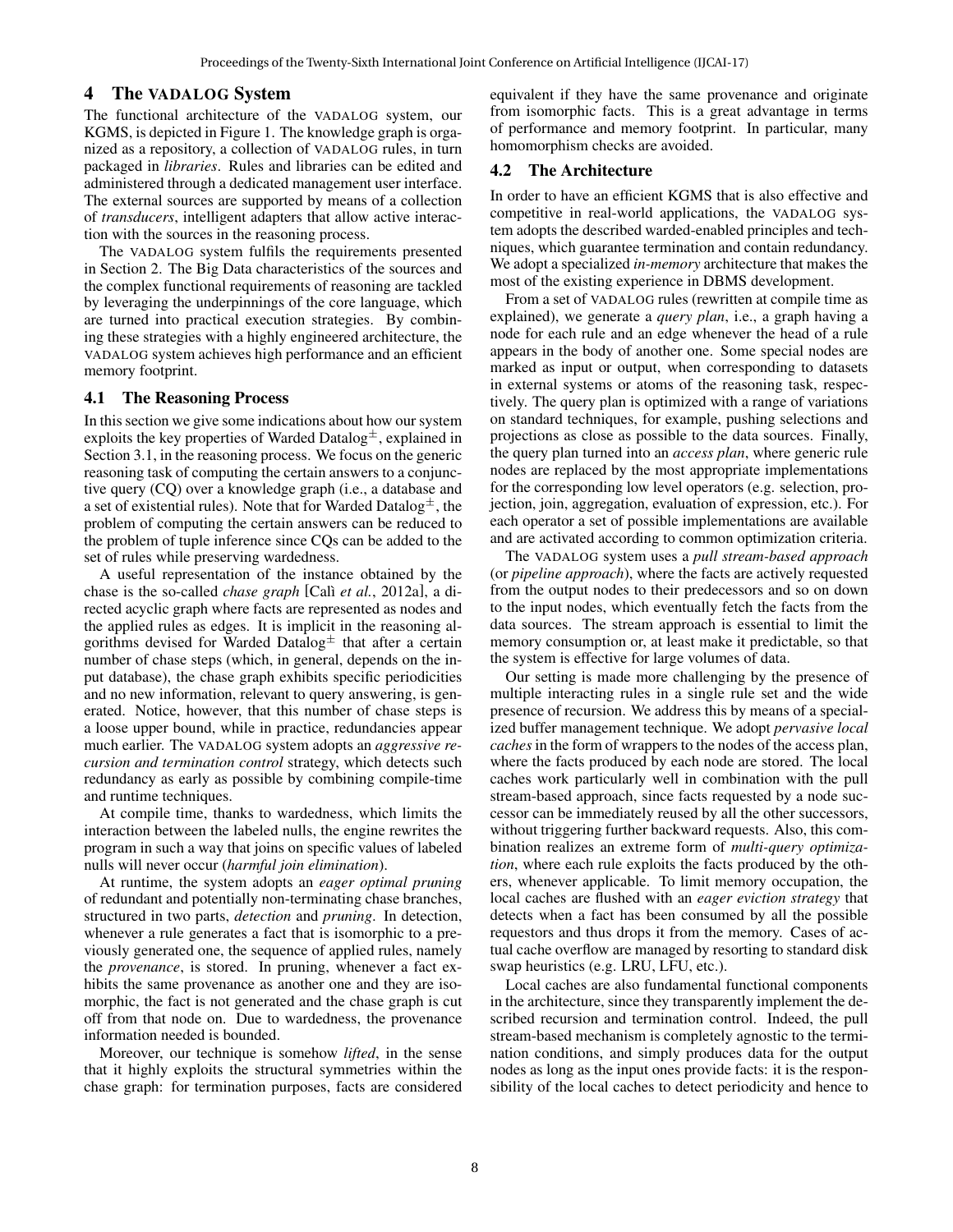| # companies | all-rand $(s)$ | $query$ -rand $(s)$ | all-real $(s)$ | query-real (s) |
|-------------|----------------|---------------------|----------------|----------------|
| 10          | 0.381          | 0.342               | 0.2            | 0.19           |
| 100         | 0.352          | 0.34                | 0.21           | 0.2            |
| 1Κ          | 0.555          | 0.491               | 0.36           | 0.25           |
| 10K         | 1.319          | 1.046               | 0.85           | 0.47           |
| 50K         | 3.69           | 2.76                | 2.36           | 1.81           |
| 100K        | 7.688          | 6.834               | N/A            | N/A            |
| 1M          | 14.39          | 8.12                | N/A            | N/A            |

Figure 2: Reasoning times for the company control scenario.

control termination and cut off computation once a known pattern reoccurs. In this way, we locally inhibit the production of redundant facts.

For the joins, the VADALOG system adopts a cycle-aware extension of the standard *nested loop join*, suitable for the stream-based approach and efficient in combination with the local caches on the operands. However, in order to guarantee good performance, the local caches are enhanced by *dynamic (i.e. runtime) in-memory indexing*; in particular, the caches involved in the joins can be indexed by means of *hash indices* created at runtime so as to activate an even more efficient *hash join* implementation.

#### 4.3 Systems Status and Performance

Our system currently fully implements the core language and is already in use for a number of industrial applications. Many extensions, especially those important for our partners, are already realized, but others are still missing or under development and will be integrated in the future. Our partners show appreciation for the performance of the system, and we are in the process of conducting a full-scale evaluation. However, we want to give a glimpse on the results so far.

In particular, for the company control scenario from our running example, Figure 2 reports promising results. We considered 7 purely randomly generated company ownership graphs (following the Erdős-Rényi model, relatively dense) from 10 to 1M companies and 5 real-world-like graphs (density and topology resembling the real-world setting), from 10 to 50K companies. For each random graph we performed two kinds of evaluations: *all-rand*, where we compute the control relationship between all companies and report the reasoning time in seconds; *query-rand*, where we make 50 separate queries for specific pairs of companies and report the average reasoning time in seconds. For each real-world-like graph, we make the same evaluations, *all-real* and *query-real*, respectively. Results are extremely promising and suggest that the engine has very good performance for both batch and interactive applications on large knowledge graphs.

#### 4.4 Related Systems

There are a wide variety of existing tools that are related to the VADALOG system. On one side, we have the progeny of data exchange/cleaning/integration/query answering systems [Baget *et al.*, 2015; Geerts *et al.*, 2014; Gottlob *et al.*, 2014; Leone *et al.*, 2012; Pichler and Savenkov, 2009], whose most recent representatives provide excellent specific chase implementations [Benedikt *et al.*, 2017]. However, they are not suitable to address the KGMS requirements due to the lack of emphasis on scalability guarantees, insufficient coverage of important business-desired features and a general tendency towards prototypical architectures, which do not make them ideal for enterprise settings. Similar observations can be made for existing Datalog systems [Leone *et al.*, 2006].

Another set of related tools is Datalog-based systems. In particular, RDFox [Motik *et al.*, 2014] and LogicBlox [Aref *et al.*, 2015] deserve special attention. The former is a highperformance RAM-based Datalog engine, while the latter comes with the philosophy of extending the usual notion of a DBMS to support analytical applications. Both systems are extremely good reasoning engines, demonstrated by high performance in benchmarks [Benedikt *et al.*, 2017] and feature coverage, respectively. Although they share with the VADA-LOG engine the view of adopting novel and enhanced algorithms from the Datalog reasoning experience and database systems design practices, in the VADALOG system we put central emphasis on the adopted language. Our system is the first to exploit the theoretical underpinnings of wardedness.

### 5 Conclusion

In this paper, we have formulated a number of requirements for a KGMS, which led us to postulate our reference architecture (see Figure 1). Based on these requirements, we introduced the VADALOG language whose core corresponds to Warded Datalog $\pm$ . The basic VADALOG language is extended by features for numeric computations, monotonic aggregation, probabilistic reasoning, and, moreover, by data binding primitives used for interacting with the corporate and external environment. These binding primitives allow the reasoning engine to access and manipulate external data through the lens of a logical predicate. The external data may stem from a corporate database, may be extracted from web pages, or may be the output of a machine-learning program that has been evaluated over previously computed data relations. We then introduced the VADALOG system, which puts these swift logics into action. This system exploits the theoretical underpinning of Warded Datalog $\pm$  and combines it with existing and novel techniques from database and AI practice.

Many core features of the VADALOG system are already integrated and show good performance. Our plan is to complete the system in the near future. We believe that the VADALOG system is a well-suited platform for applications that integrate machine learning (ML) and data analytics with logical reasoning. We are currently implementing applications of this type and will report about them soon.

### Acknowledgments

This work has been supported by the EPSRC Programme Grant EP/M025268/1 "VADA – Value Added Data Systems". The VADALOG system as presented here is the intellectual property of the University of Oxford.

### References

- [Afrati *et al.*, 2003] Foto N. Afrati, Manolis Gergatsoulis, and Francesca Toni. Linearisability on datalog programs. *Theor. Comput. Sci.*, 308(1-3):199–226, 2003.
- [Amidon *et al.*, 2005] Debra M Amidon, Piero Formica, and Eunika Mercier-Laurent. *Knowledge Economics: Emerging Principles, Pactices and Policies*. Tartu University Press Tartu, 2005.